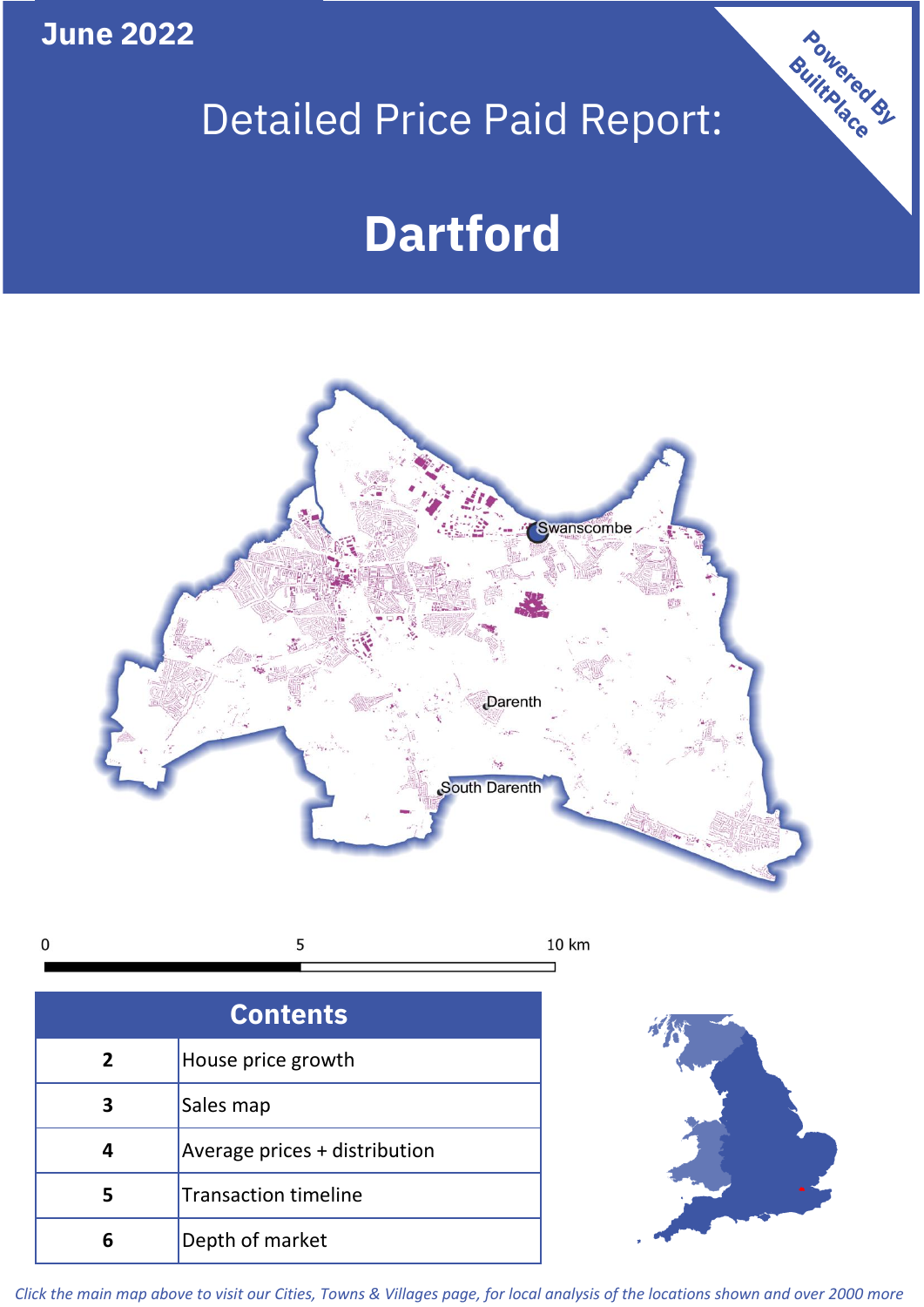#### **Headline Data**

|                     | <b>Current level</b> | 3 month  | <b>Annual</b> | 5 year   | 10 year |
|---------------------|----------------------|----------|---------------|----------|---------|
| <b>House prices</b> | £351,970             | 5.6%     | 9.8%          | 20.0%    | 90.5%   |
| <b>Transactions</b> | 1,789                | $-13.0%$ | 8.2%          | $-25.3%$ | 34.0%   |

# **House Price Growth (April 2022 data)**

#### *Annual Change in House Prices*



House prices in Dartford grew by 9.8% in the 12 months to April 2022 (based on 3-month smoothed data). By comparison national house prices grew by 10.7% and prices in the South East grew by 11.5% over the same period.

Dartford house prices are now 67.8% above their previous peak in 2007, compared to +60.7% for the South East and +52.9% across England.



#### *Year-To-Date Change in House Prices, December to April*

Local prices have grown by 6.4% in 2022 so far, compared to growth of 3.4% over the same period last year.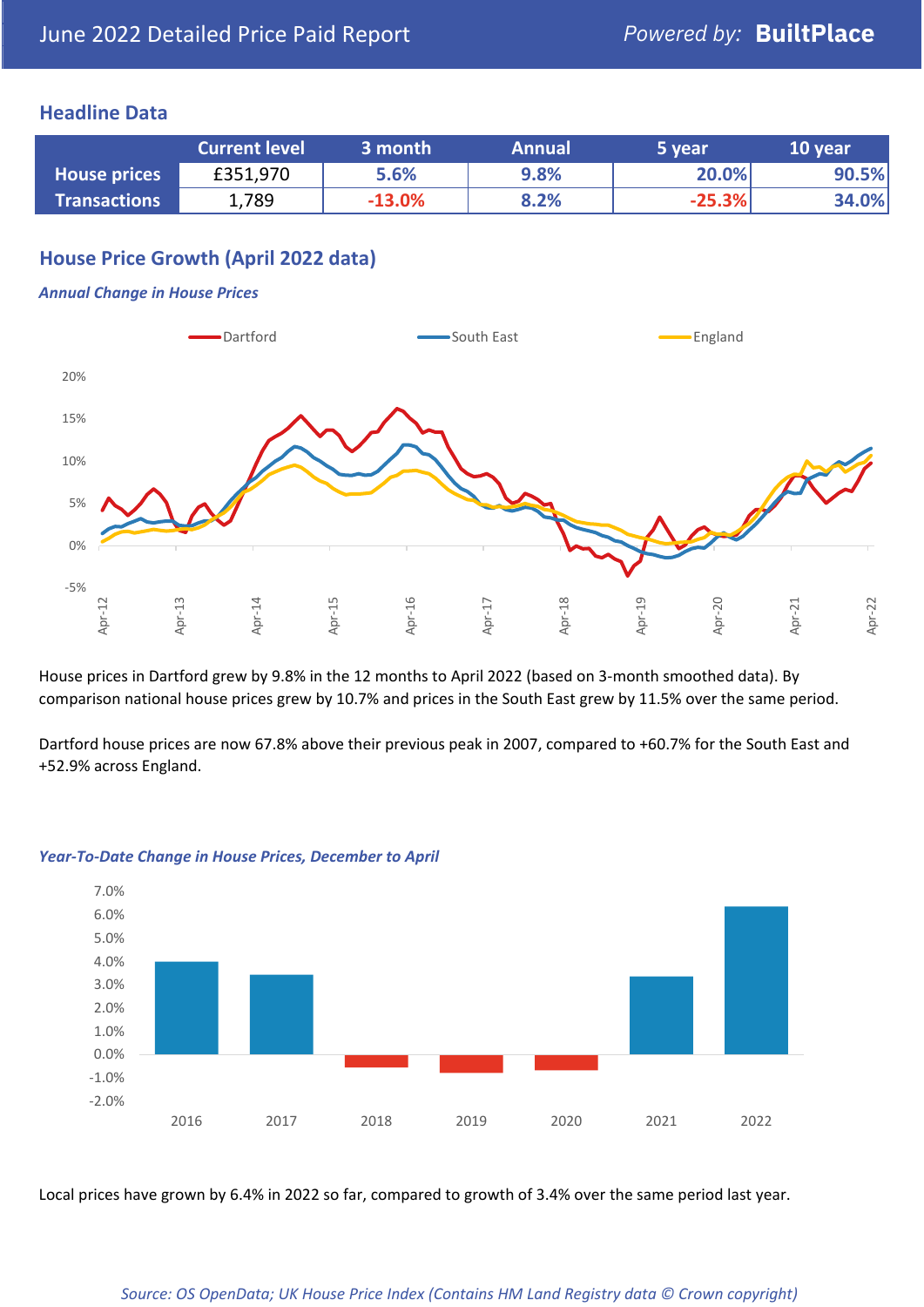# **House Price Map**

*12 months to April 2022*



*Each point is one postcode, coloured by the average value relative to all sales in this local authority (price bands are LA-specific quintiles).*

# **Map Key**

| Min      | <b>Max</b> |                            |
|----------|------------|----------------------------|
| Up to    | £237,000   | 1st quintile / lowest 20%  |
| £237,000 | £297,000   | 2nd quintile               |
| £297,000 | £355,000   | 3rd quintile               |
| £355,000 | £434,000   | 4th quintile               |
| £434,000 | and over   | 5th quintile / highest 20% |

*Source: OS OpenData; UK House Price Index (Contains HM Land Registry data © Crown copyright)*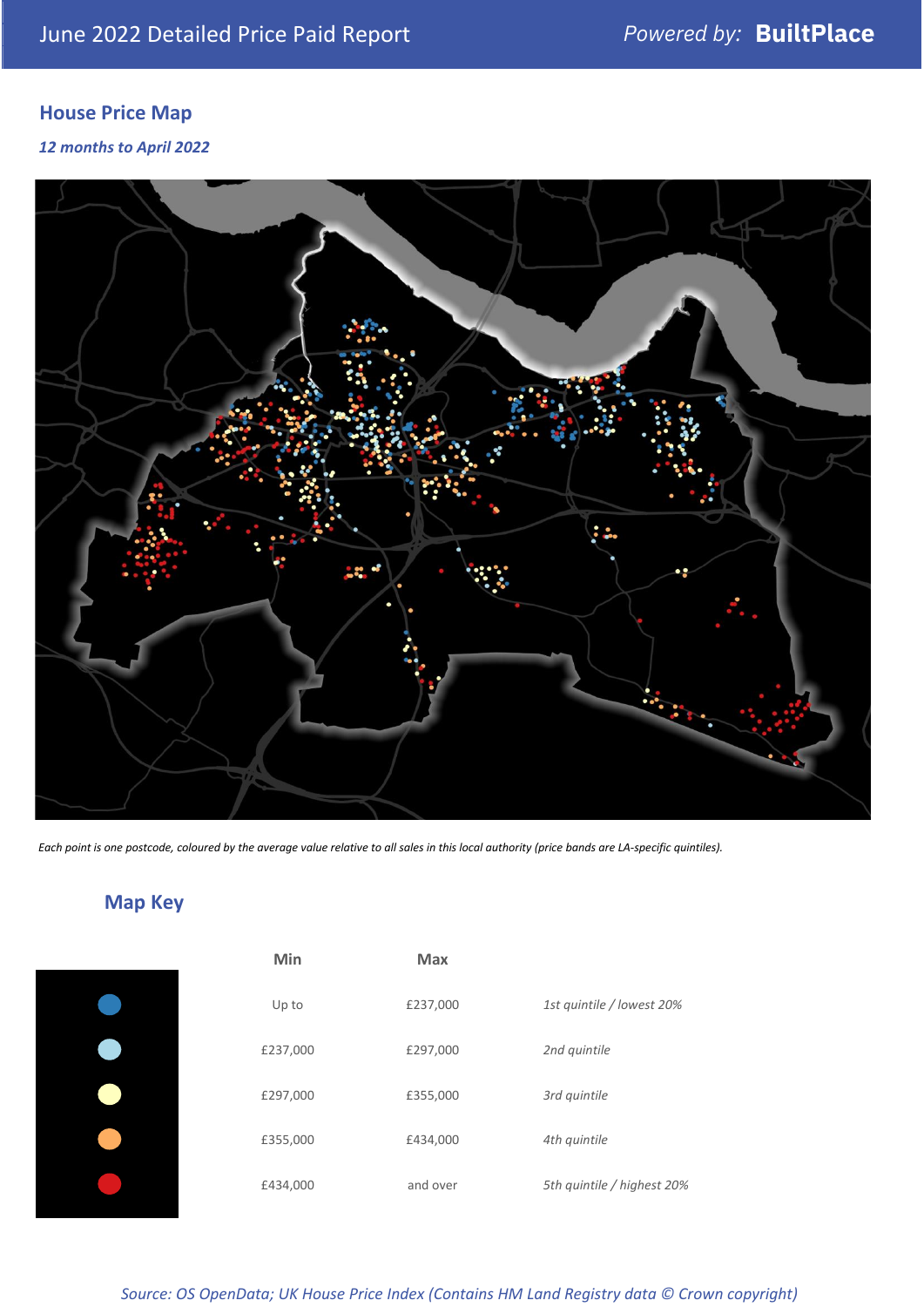# **Average House Price by Property Type**

#### *12 months to April 2022*



|                 | <b>New</b> | <b>Second hand</b> |  |  |
|-----------------|------------|--------------------|--|--|
| <b>Flat</b>     | £312,771   | £217,868           |  |  |
| <b>Terraced</b> | £454,995   | £334,551           |  |  |
| Semi-detached   | £424,999   | £394,650           |  |  |
| <b>Detached</b> | £674,995   | £629,784           |  |  |

## **House Price Distribution by Year**

*All properties, by price band and calendar year (2020 = year to date)*

|                    | 1997 | 2002 | 2007 | 2012 | 2017 | 2019 | 2020 |
|--------------------|------|------|------|------|------|------|------|
| <b>Under £100k</b> | 82%  | 30%  | 4%   | 5%   | 1%   | 1%   | 1%   |
| £100-200k          | 15%  | 53%  | 50%  | 47%  | 10%  | 10%  | 8%   |
| £200-300k          | 2%   | 12%  | 34%  | 32%  | 38%  | 30%  | 28%  |
| £300-400k          | 0%   | 3%   | 9%   | 9%   | 35%  | 31%  | 33%  |
| £400-500k          | 0%   | 1%   | 2%   | 3%   | 10%  | 17%  | 15%  |
| <b>£500k-1m</b>    | 0%   | 1%   | 1%   | 3%   | 5%   | 11%  | 15%  |
| £1-2m              | 0%   | 0%   | 0%   | 0%   | 0%   | 0%   | 1%   |
| <b>Over £2m</b>    | 0%   | 0%   | 0%   | 0%   | 0%   | 0%   | 0%   |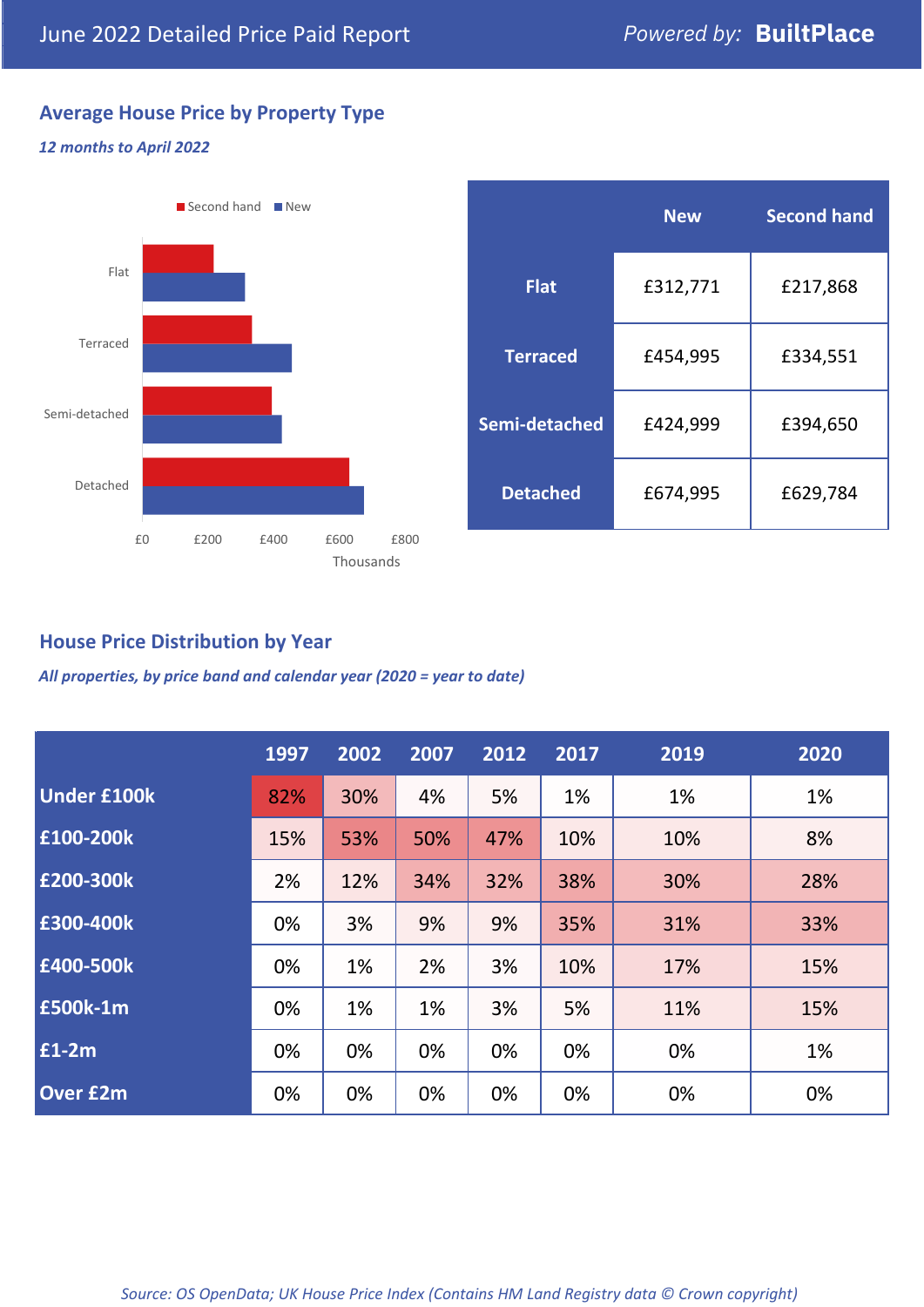### **Transactions (February 2022 data)**

*Annual Transactions, Indexed (2001-05 average = 100)*



There were 1,789 transactions in Dartford during the 12 months to February 2022. This is 75% of the average from 2001- 05 and suggests activity is below pre-downturn levels.

Transactions in Dartford have fallen by 15.5% since 2014, compared to changes of -9.9% for South East and -7.7% for England.



#### *Cash and New Build Sales as % of Total, by Year*

*Note: The data on this page EXCLUDES transactions identified as transfers under a power of sale/repossessions, buy-to-lets (where they can be identified by a mortgage), and transfers to non-private individuals - i.e. it comprises only Land Registry 'A' data.*